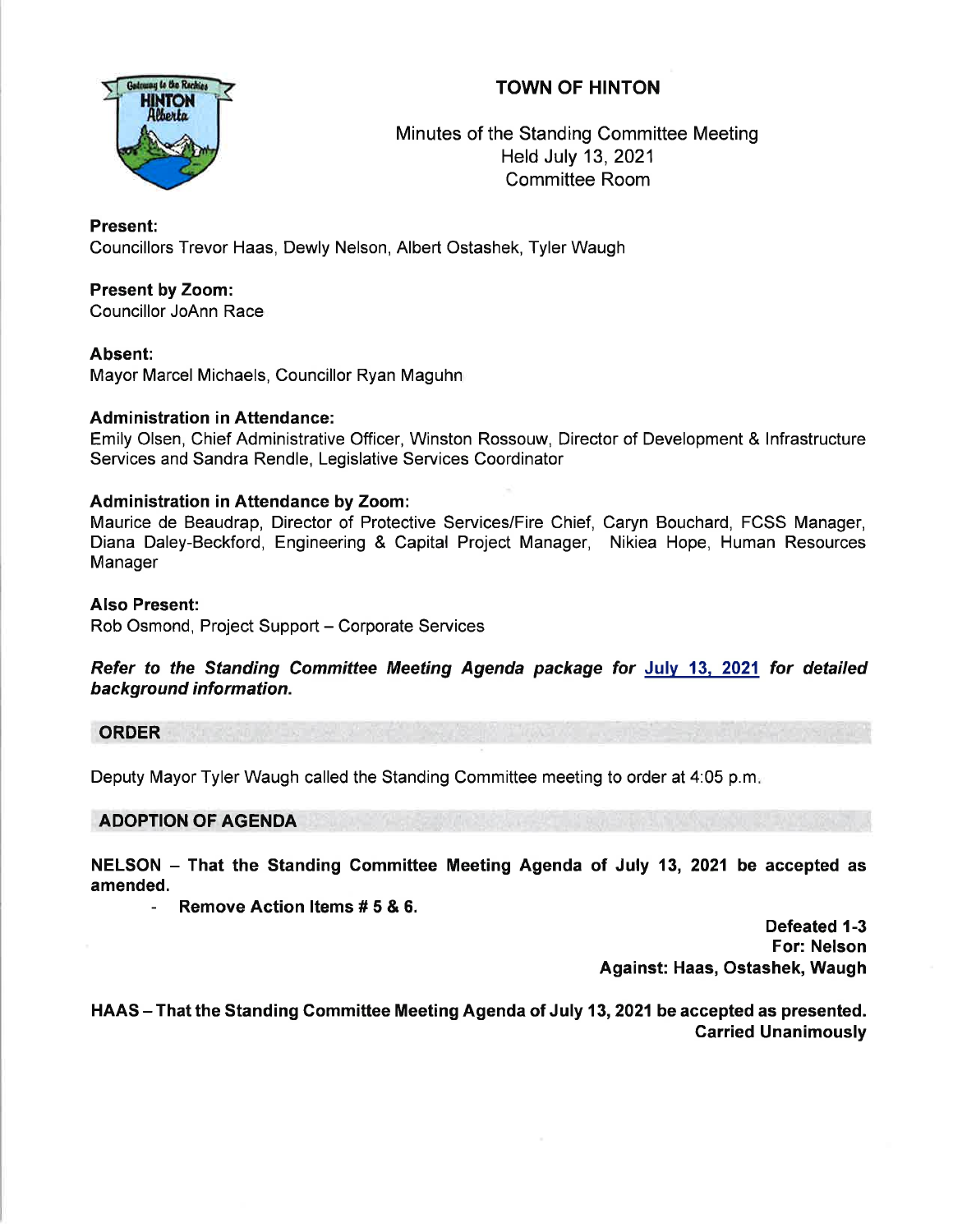#### GITZENS "MINUTE WITH COUNGIL''

No citizens wished to speak with Council

#### ACTION ITEMS

1. Accessible Transportation Service Deliverv Next Steps

NELSON - That Gommittee recommend Council reinstate Accessible Transportation Services as a permanent Town-delivered service area with current limited service levels for the remainder of 2021 and increased service levels for 2022 to be determined through the 2022-2024 Operational Budget process.

Consensus Achieved 4-0

Councillor JoAnn Race joined the meeting at 4.22 p.m

2. 2021 Financial Operating Update and Capital Status Report - April 30, 2021

NELSON - That Council accept the 2021 Financial Operating Update and Capital Status Report -April 30, 2021, for information.

Gonsensus Achieved 5-0

#### 3. Hinton Recreation Centre lmprovements and Expansion of the Aquatic Facilitv

NELSON - That Committee direct Administration to facilitate a live streamed and recorded workshop with Gouncil prior to 2022 Budget Deliberations, to evaluate the Town's lnfrastructure priorities with a focus on the Recreation Centre improvements and possible expansion to include an aquatic facility.

Consensus Achieved 5-0

NELSON - That Gommittee accept the Hinton Recreation Gentre lmprovements and Expansion of the Aquatic Facility report for information.

Gonsensus Achieved 5-0

#### 4. Maxwell Lake Bridqe Rehabilitation

HAAS - That Gommittee direct Administration to bring the Maxwell Lake Bridge Rehabilitation report to Regular Council Meeting on August 24,2021 for decision.

Consensus Achieved 5-0

5. CAO Bylaw No. 1159 and CAO Oversight Committee Bylaw No. 1147

NELSON - That Gommittee direct Administration amend GAO Bylaw No. 1159 to include <sup>a</sup> definition of "Gonsult".

Consensus Achieved 5-0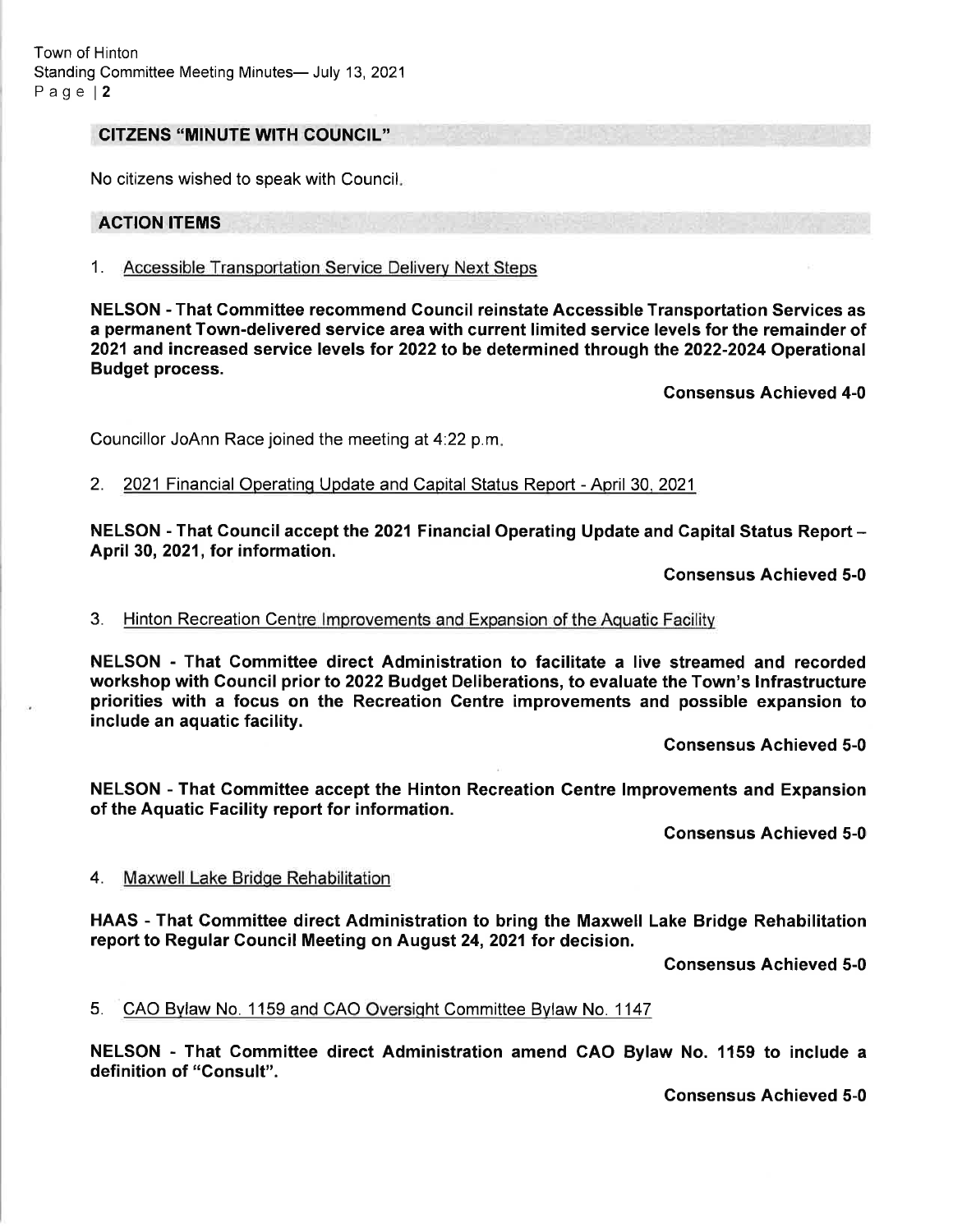Town of Hinton Standing Committee Meeting Minutes- July 13, 2021 Page | 3

> NELSON - That Committee recommend Bylaw No. 1159 be brought to a Regular Council Meeting for decision.

> > Gonsensus Achieved 5-0

HAAS - That Committee direct Administration to bring GAO Oversight Gommittee Bylaw No. 1147 to a Regular Council Meeting for decision.

Consensus Achieved 5-0

#### 6. CAO Recruitment and Performance Manaqement Policies

HAAS - That Gommittee recommend Council Rescind Policy #098 Town Manager Recruitment; That Gommittee recommend Gouncil approve CAO Recruitment Policy No. 1109 as presented; and That Gommittee recommend Gouncil approve CAO Performance Review Policy No. 1108, and attachments, as presented.

Gonsensus Achieved 5-0

INFORMATION ITEMS

### 1. Accessible Transoortation Service Usaoe Update

NELSON - That Gommittee accept the Accessible Transportation Service Usage Update report for information.

Consensus Achieved 5-0

### REPORTING

- 1. Council
	- Reporting
	- a Urgent Matters
- 2. Chief Administrative Officer Status Report
	- . Reporting
	- Status Report
	- Action Pending List
- 3. Legislative Services Update

# CLOSED SESSION

# HAAS - Moved the Standing Committee of Council move to Closed Session at 5:57 p.m.

Carried Unanimously

S. Rendle left the meeting at 5:57 p.m.

- <sup>1</sup>. Educational Opportunity (Section 16(1) of FOIP)
- 2. Aquaponics Facility Potential Development Opportunity (Section 16(1) of FOIP)

W. Rossouw left the meeting at 6:42 p.m